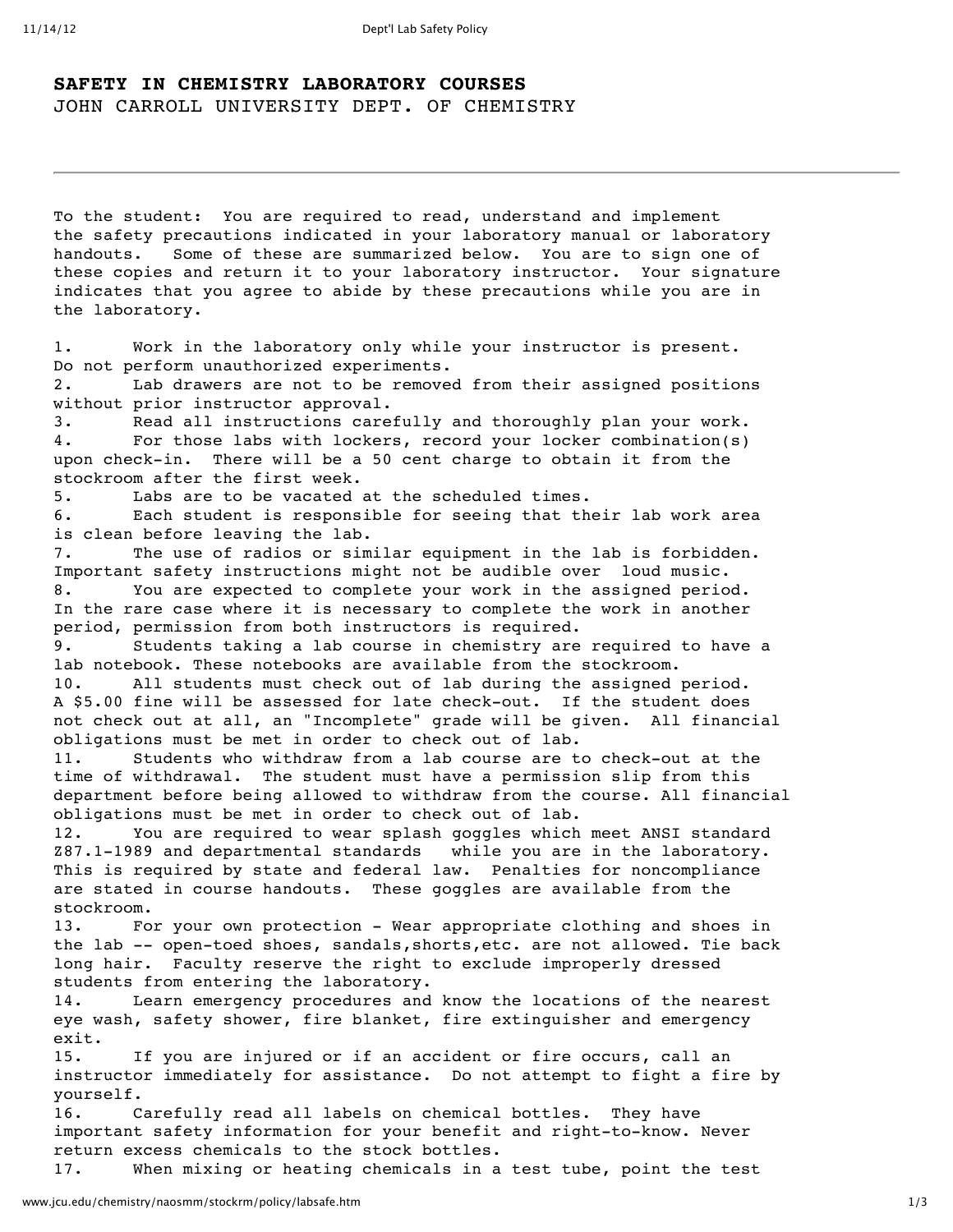tube away from yourself and others. 18. Do not use bunsen burners or other sources of spark or flame in the vicinity of flammable liquids. Note that many organic solvents are extremely flammable. 19. Do not force glass tubing into a rubber stopper. Lubricate the hole with glycerin and protect your hands with a towel while you slowly insert, with a twisting action, the tubing into the stopper. When cutting glass, also protect your hands with a towel. Fire-polish sharp edges of glass. HOT GLASS LOOKS JUST LIKE COOL GLASS! 20. When mixing acid and water, always add the acid to the water, not vice-versa. 21. Immediately cover all spills with appropriate cleanup material. Notify your instructor. 22. Dispose of chemicals as directed by your instructor. Do not put anything down the sink unless told to do so. 23. It is the recommendation of this department that students of reproductive age discuss the course content and reagents with their physician, especially women who have recently conceived or are anticipating conception, or if the student is concerned about reproductive toxins. In the case of certain labs, the use of mutagenic and teratogenic chemicals is required. Mutagens are substances that can cause a change or mutation in the genetic material of a living cell. Teratogens can cause injury or deformity in unborn children after absorption of the substance by the pregnant mother. Information on reproductive toxins in use in specific labs can be obtained from the teacher in charge of the lab.

- I have read carefully and understand all of the safety rules contained on these sheets and in the lab manual and handouts for this course. I recognize that it is my responsibility to obey them faithfully.

- I realize that all chemicals are potentially dangerous; therefore I will exercise care in handling them. If I am unsure of the potential hazards of any chemical, I will discuss this with my instructor and consult the Material Safety Data Sheet for that chemical.

- If I have a medical condition which may cause sudden loss of consciousness, I certify that I am under a doctor's care and that my doctor has given me explicit permission to participate in this laboratory course. I will inform my instructor of my condition at the beginning of the semester, or as soon as I am aware of the existence of the condition.

## **I FURTHER UNDERSTAND THAT I AM PERMITTED TO WORK IN THE LABORATORY ONLY WHEN IT IS UNDER THE SUPERVISION OF A LABORATORY INSTRUCTOR.**

Sign both copies. Retain one copy in your lab notebook. Your lab instructor will collect the top signed copy at the beginning of the second lab period. Your instructor will also collect the personal information card at this time. The card will be kept on file in the stockroom and the signed copy of this form will be kept on file in the departmental office.

Revised January 3, 2001

Signature\_\_\_\_\_\_\_\_\_\_\_\_\_\_\_\_\_\_\_\_\_\_\_\_\_\_\_\_\_\_\_\_\_\_\_\_\_Date\_\_\_\_\_\_\_\_\_\_\_\_\_\_\_\_\_\_\_\_\_\_